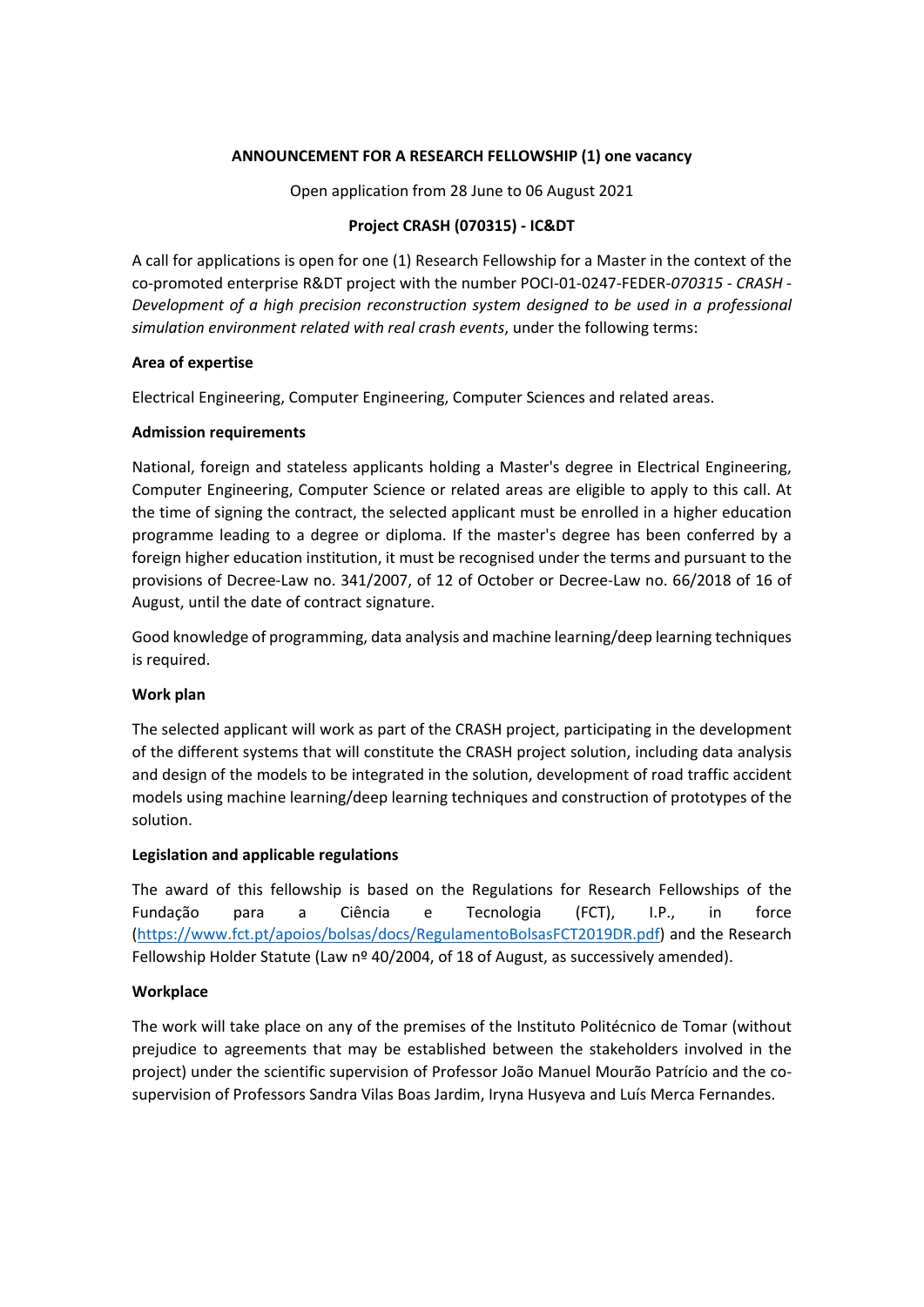## **Fellowship Duration**

The fellowship is held on a full-time basis and has a duration of one year, renewable for up to the same period.

## **Amount of the monthly grant**

The amount of the grant is  $\epsilon$ 1104,64 according to the table of amounts of grants awarded directly by the Fundação para a Ciência e Tecnologia (FCT), I.P. in Portugal [\(https://www.fct.pt/apoios/bolsas/docs/Tabela\\_Valores\\_SMM\\_LOE\\_2021.pdf\)](https://www.fct.pt/apoios/bolsas/docs/Tabela_Valores_SMM_LOE_2021.pdf) plus voluntary social insurance where applicable, as well as personal accident insurance. Payments will be made monthly by bank transfer.

## **Selection methods**

Admissible applications will be scored on a scale from 0 (zero) to 20 (twenty) in each of the following evaluation criteria:

Criterion A - Curriculum Evaluation against the project's objectives and the specific nature of the research work to be developed worth 50%.

Criterion B - Previous experience in scientific projects worth 30%.

Criterion C - Interview to discuss the applicant's CV worth 20%.

The interview may be held in person or remotely and its classification will be the sum of the scores obtained in the following criteria: a) Motivation; b) Autonomy; c) Ability to adapt; d) Communication and oral fluency. These criteria will be graded from zero to twenty, with the total score resulting from the sum of the criteria being divided by four (0 to 20 points).

For the purposes of selection, the applicants will be sorted according to the weighted average of the score obtained in each of the 3 (three) criteria, translated by the following formula:

# Final Score=  $(0, 50 \times A) + (0, 30 \times B) + (0, 20 \times C)$

If none of the applicants are considered to meet the necessary requirements to perform the tasks specified in the Work Plan, the fellowship will not be awarded. Applicants who do not obtain a minimum score of 10 (ten) on a scale of 0 (zero) to 20 (twenty) in any of the selection methods shall be excluded from the selection process.

### **Composition of the Selection Panel**

Chairman: Professor João Manuel Mourão Patrício (Instituto Politécnico de Tomar); Permanent members: Professor Sandra Vilas Boas Jardim (Instituto Politécnico de Tomar), Professor Oleksandr Koval (National Technical University of Ukraine "Igor Sikorsky Kyiv Polytechnic Institute") and Professor Luís Merca Fernandes (Instituto Politécnico de Tomar); Substitute members: Professor Ana Jacinta Pereira da Costa Soares (University of Minho) and Professor Ricardo Campos (Instituto Politécnico de Tomar).

# **Form of publication/notification of results**

Applications will be assessed against the above selection criteria. The final results of the evaluation will be announced within 30 (thirty) working days from the deadline for submission of applications and the list sorted by order of applicants, and the successful applicant will be notified by e-mail as well as the other applicants. If the selected applicant withdraws, the second